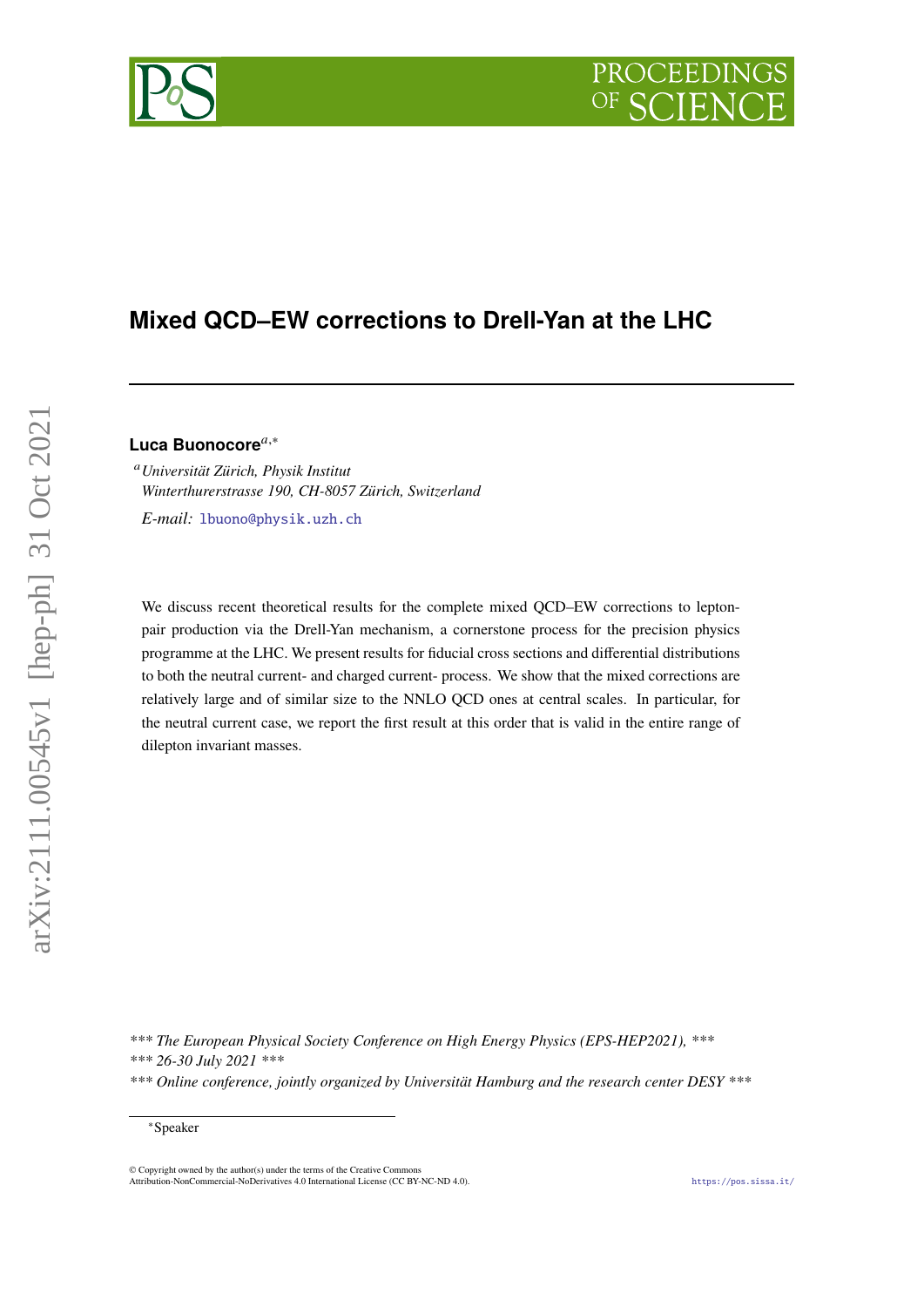# **1. Introduction**

In view of the absence of striking signals for beyond the Standard Model phenomena at the CERN Large Hadron Collider (LHC), alternative routes must be pursued to uncover possible new physics effects. A viable strategy is the search for small deviations from the predictions of the Standard Model and precision is the key for this path.

Lepton-pair production through an off-shell vector boson, namely the Drell-Yan mechanism, represents a cornerstone process for the precision physics programme at the LHC. It features large production rates and clean experimental signatures, given the presence of at least one lepton with large transverse momentum in the final state. Therefore, it is of primary importance for the extraction of crucial electro-weak parameters of the Standard Model, as the W boson mass and the Weinberg angle, as well as input to the determination of parton distribution functions (PDFs). Furthermore, the Drell-Yan process is also very important in the context of new physics searches, severely constraining many possible scenarios.

The Drell-Yan process is one of the most studied and well known processes. Inclusive cross sections have been recently pushed to the N<sup>3</sup>LO level for the production of a virtual photon [\[1,](#page-5-0) [2\]](#page-5-1) and of  $W$  boson [\[3\]](#page-5-2). Since predictions for differential observables including leptonic decays are known up to NNLO in QCD and and up to NLO in EW, the attention of the theory community has recently turned to the mixed QCD–EW corrections.

In this contribution, we will present recent results for the mixed corrections to both neutral current- and charged current- Drell-Yan process, showing their impact on fiducial cross sections and on a selection of kinematical distributions.

# **2. Neutral current Drell-Yan process**

We focus on the hadroproduction of a massive lepton-anti-lepton pair, namely the process

<span id="page-1-0"></span>
$$
pp \to \ell^+ \ell^- + X. \tag{1}
$$

and we introduce the following notation for the corresponding differential cross section

$$
d\sigma = \sum_{m,n=0}^{\infty} d\sigma^{(m,n)},
$$
\n(2)

where  $d\sigma^{(0,0)} \equiv d\sigma_{LO}$  is the Born level contribution and  $d\sigma^{(m,n)}$  the  $O(\alpha_S^m)$  $\int_{S}^{m} \alpha^{n}$ ) correction. In particular, the term  $m = n = 1$  corresponds to mixed QCD–EW corrections.

The computation of  $O(\alpha_s \alpha)$  mixed corrections to the full  $2 \rightarrow 2$  Drell-Yan process Eq. [\(1\)](#page-1-0) is a formidable task. The evaluation of the corresponding  $2 \rightarrow 2$  two-loop amplitudes involves scalar integrals with internal masses at the frontier of current computational techniques. Furthermore, it presents a rich infra-red (IR) structure involving both initial- and final- state radiation. The cancellation of the corresponding IR singularities requires a suitable NNLO subtraction scheme.

Very recently the exact mixed corrections have been achieved in Ref. [\[4\]](#page-5-3). The two-loop virtual contribution has been worked out by using semi-analytical techniques, overcoming the technical problems in the evaluation of the relevant master integrals. The cancellation of the IR divergences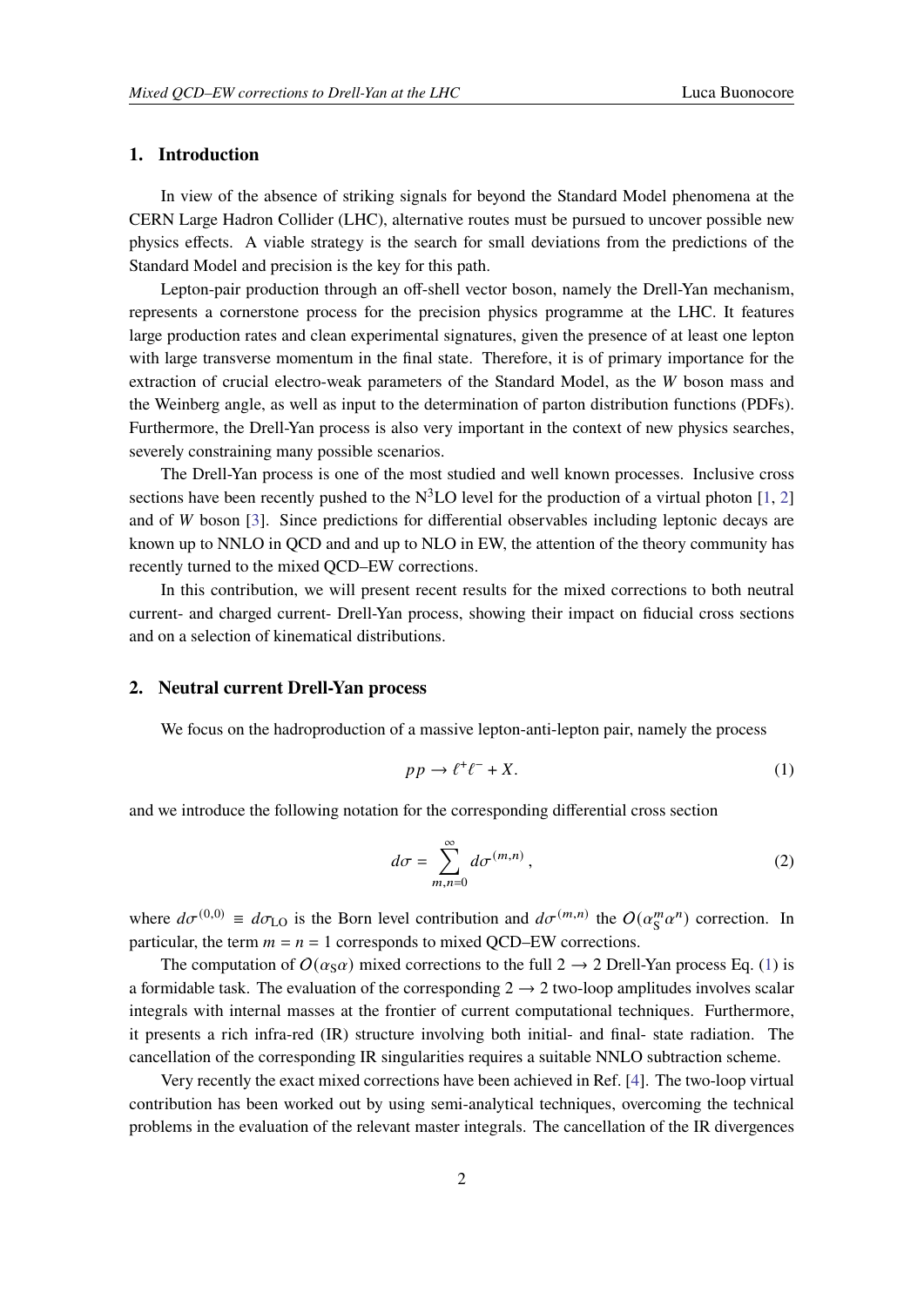<span id="page-2-0"></span>

| $\sigma$ [pb]                 | $\sigma_{LO}$ | $\sigma^{(1,0)}$ | $\sigma^{(0,1)}$ | $\sigma^{(2,0)}$ | $\sigma^{(1,1)}$ |  |                                                   |               |                  |                  |                          |                  |  |
|-------------------------------|---------------|------------------|------------------|------------------|------------------|--|---------------------------------------------------|---------------|------------------|------------------|--------------------------|------------------|--|
| $q\bar{q}$                    | 809.56(1)     | 191.85(1)        | $-33.76(1)$      | 49.9(7)          | $-4.8(3)$        |  | $\sigma$ [pb]                                     | $\sigma_{LO}$ | $\sigma^{(1,0)}$ | $\sigma^{(0,1)}$ | $\sigma^{(2,0)}$         | $\sigma^{(1,1)}$ |  |
| qg                            | _             | $-158.08(2)$     | -                | $-74.8(5)$       | 8.6(1)           |  | $q\bar{q}$                                        | 5029.2        | 970.5(3)         | $-143.61(15)$    | 251(4)                   | $-7.0(1.2)$      |  |
| $q(g)\gamma$                  |               |                  | $-0.839(2)$      | _                | 0.084(3)         |  | qg                                                | _             | $-1079.86(12)$   |                  | $-377(3)$                | 39.0(4)          |  |
| $q(\bar{q})q'$                | $-$           | $\sim$           | _                | 6.3(1)           | 0.19(0)          |  | $q(g)\gamma$                                      | _             |                  | 2.823(1)         | $\overline{\phantom{a}}$ | 0.055(5)         |  |
| 88                            |               |                  |                  | 18.1(2)          |                  |  | $q(\bar{q})q'$                                    | -             |                  |                  | 44.2(7)                  | 1.2382(3)        |  |
| $\gamma\gamma$                | 1.42(0)       | --               | $-0.0117(4)$     | _                |                  |  | 88                                                | _             |                  |                  | 100.8(8)                 |                  |  |
| tot                           | 810.98(1)     | 33.77(2)         | $-34.61(1)$      | $-0.5(9)$        | 4.0(3)           |  | tot                                               | 5029.2        | $-109.4(4)$      | $-140.8(2)$      | 19(5)                    | 33.3(1.3)        |  |
| $\sigma/\sigma_{\rm LO}$      |               | $4.2\%$          | $-4.3\%$         | $0\%$            | $+0.5\%$         |  | $\sigma/\sigma_{\rm LO}$                          |               | $-2.2\%$         | $-2.8\%$         | $+0.4\%$                 | $+0.6\%$         |  |
| (a) $pp \to \mu^+\mu^- + X$ . |               |                  |                  |                  |                  |  | ( <b>b</b> ) $pp \rightarrow \mu^+ \nu_\mu + X$ . |               |                  |                  |                          |                  |  |

**Table 1:** The different perturbative contributions to the fiducial cross section and their breakdown into the various partonic channels (for  $\mu_R = \mu_F = m_Z$ ). The numerical uncertainties are stated in brackets.

has been achieved by exploiting the  $q_T$  subtraction formalism [\[5\]](#page-5-4). The extension of the method to the NLO EW and the mixed QCD–EW corrections have been worked out in Refs. [\[6\]](#page-5-5) and [\[7\]](#page-5-6), starting from the  $q_T$  subtraction formalism for heavy quarks [\[8\]](#page-5-7).

### **2.1 Results**

We show results for the process  $pp \to \mu^+\mu^- + X$  at centre-of-mass energy  $\sqrt{s} = 14$  TeV with the setup of Ref. [\[4\]](#page-5-3). In particular, we use the following selection cuts,

$$
p_{T,\mu^{\pm}} > 25 \,\text{GeV}, \quad |y_{\mu^{\pm}}| < 2.5, \quad m_{\mu\mu} > 50 \,\text{GeV} \,. \tag{3}
$$

We work at the level of *bare muons*, i.e., no lepton recombination with close-by photons is carried out. In Table [1a](#page-2-0) we present predictions for the corresponding fiducial cross section at central scales  $\mu_R = \mu_F = m_Z$ . We show the breakdown of the different contributions  $\sigma^{(i,j)}$  into the various partonic channels. The contribution from quark–antiquark annihilation is denoted by  $q\bar{q}$ . The contributions from the channels  $qg + \bar{q}g$  and  $q\gamma + \bar{q}\gamma + g\gamma$  are labelled by qg and  $q(g)\gamma$ , respectively. The contribution from all the remaining quark–quark channels  $qq'$ ,  $\bar{q}\bar{q}'$  (including both  $q = q'$  and  $q \neq q'$ ) and  $q\bar{q}'$  (with  $q \neq q'$ ) is labelled by  $q(\bar{q})q'$ . Finally, the contributions from the gluon–gluon and photon–photon channels are denoted by  $gg$  and  $\gamma\gamma$ , respectively.

We see that the radiative corrections are subject to large cancellations between the various partonic channels. The NLO QCD corrections  $\sigma^{(1,0)}$  and the NLO EW corrections  $\sigma^{(0,1)}$  have a similar size and opposite sign, leading to an additional cancellation. The NNLO QCD corrections give an essentially vanishing contribution within the numerical uncertainties. The QCD–EW corrections are relatively large and amounts to +0.5% with respect to the LO result.

In Fig. [1](#page-3-0) we show on the left the  $O(\alpha_S \alpha)$  correction as a function of the anti-muon  $p_T$ . The results for the complete  $O(\alpha_S \alpha)$  correction are compared with those obtained in two approximations. The first approximation consists in computing the finite part of the two-loop virtual amplitude in the pole approximation [\[9\]](#page-5-8). Following the same strategy adopted for the charged-current Drell-Yan process in Ref. [\[7\]](#page-5-6), for which the two-loop amplitude is not available yet, a suitable reweighting procedure with the exact squared Born amplitude is performed.

The second approximation is based on a fully factorised approach for QCD and EW corrections, where we exclude photon-induced processes throughout (see Ref. [\[7,](#page-5-6) [10\]](#page-5-9) for a detailed description).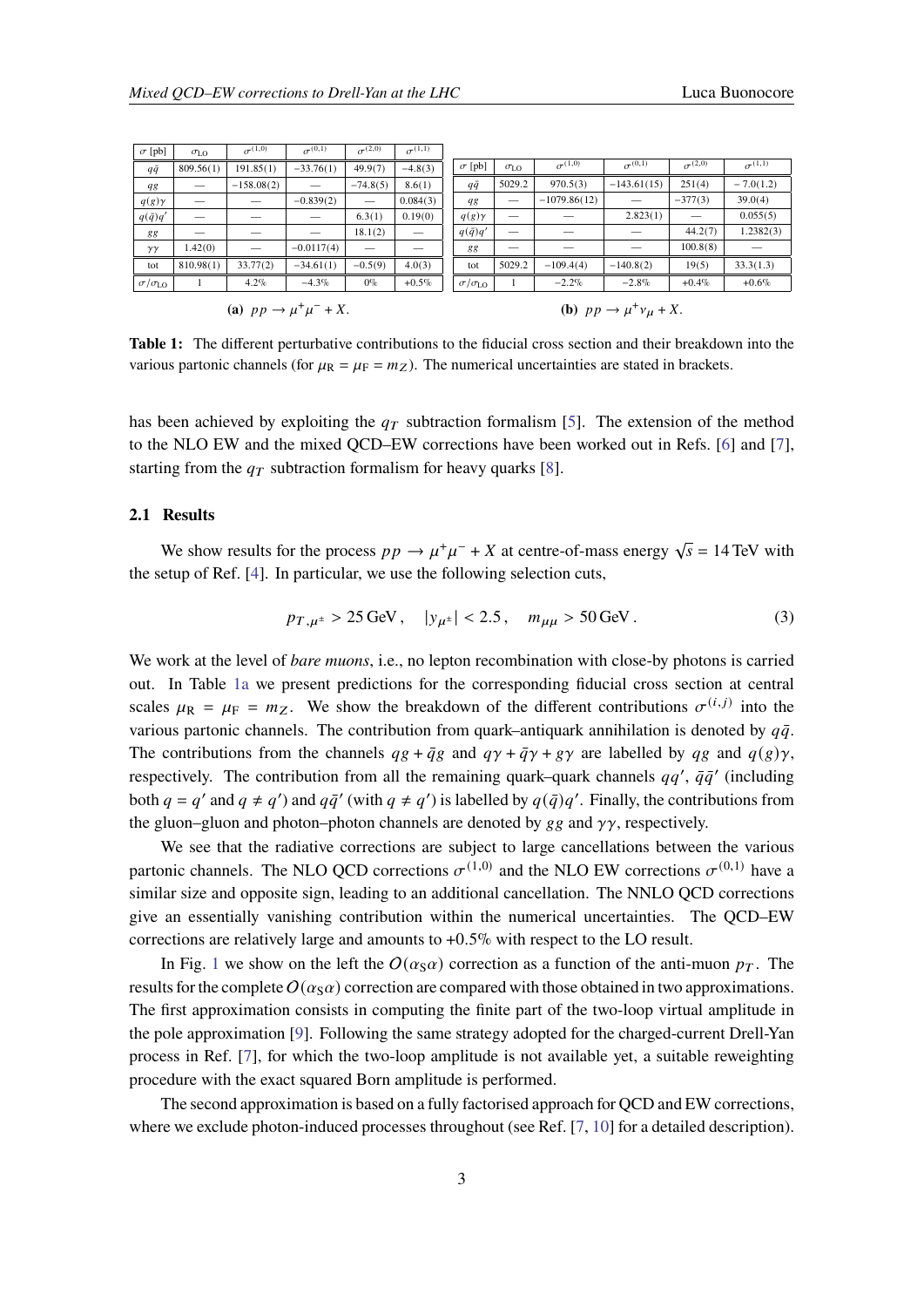<span id="page-3-0"></span>

**Figure 1:** Complete  $O(\alpha_S \alpha)$  corrections to the differential cross section  $d\sigma^{(1,1)}$  in the anti-muon  $p_1$ (left) and muon-anti-muon invariant mass  $m_{\mu^+\mu^-}$  (right), compared to the corresponding result in the pole approximation and to the factorised approximation  $d\sigma_{\text{fact}}^{(1,1)}$ . The top panels show the absolute predictions, while the central (bottom) panels display the  $O(\alpha_S \alpha)$  correction normalized to the LO (NLO QCD) result. For the full result, the ratios also display the combination of statistical and systematic uncertainties associated to the subtraction method as explained in Ref. [\[4\]](#page-5-3).

We see that the result obtained in the pole approximation is in perfect agreement with the exact result. This is due to the small contribution of the two-loop virtual to the computed correction.

As  $p_T$  increases, the (negative) impact of the mixed QCD–EW corrections increases, and at  $p_T = 500$  GeV it reaches about −60% with respect to the LO prediction and −15% with respect to the NLO QCD result.

In Fig. [1,](#page-3-0) we show on the right the result for the  $O(\alpha_s \alpha)$  correction as a function of the di-muon invariant mass  $m_{uu}$ . We notice that the pure factorised result fails to describe the exact radiative correction below the Z resonance. In contrast, the pole approximation is a very good approximation of the complete correction, with some small differences that can be appreciated right around the peak. In the high- $m_{\mu\mu}$  region the correction is uniformly of the order of  $-1.5\%$  with respect to the NLO QCD result. Here the trend of the negative correction is captured by both approximations, which, however, both undershoot the exact result by about 30%, highlighting the relevance of the exact two-loop contribution for this observable.

# **3. Charged current Drell-Yan process**

The mixed QCD–EW corrections to the charged current Drell-Yan process has been computed in Ref. [\[7\]](#page-5-6). All real and virtual contributions are consistently included but for the two-loop virtual amplitude. As already mentioned in the previous section, the latter is approximated by its expansion around the resonant pole, applying the Pole Approximation and improved via a reweighting prescription. The quality of this approximation has been discussed in Ref. [\[7\]](#page-5-6) and strongly confirmed by the comparison with the exact result for the neutral current case (see previous section).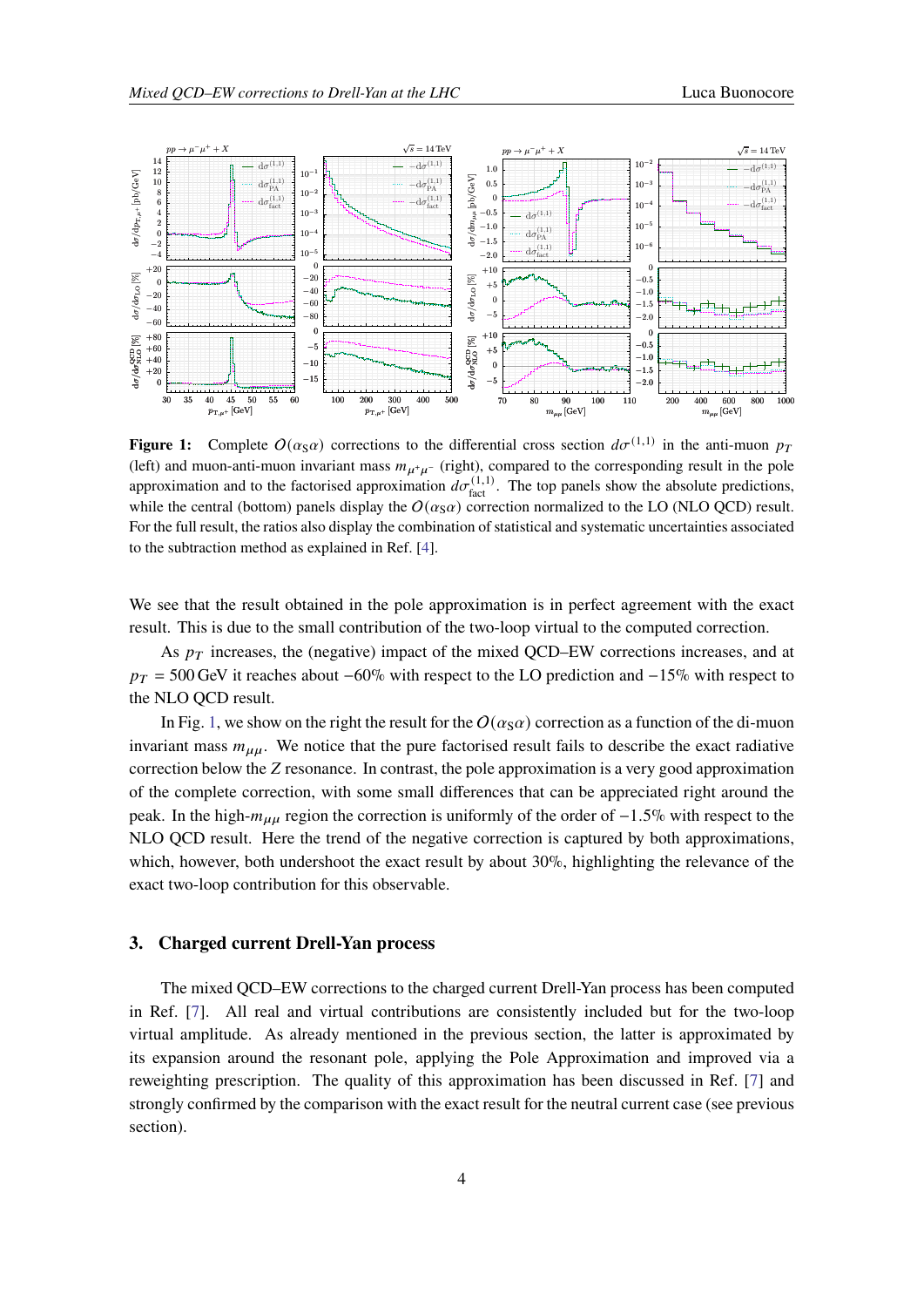<span id="page-4-0"></span>

**Figure 2:** As is in Fig. [1](#page-3-0) for the transverse momentum spectrum of the positively charged muon.

#### **3.1 Results**

We show results for the process  $pp \to \mu^+ v^-_\mu + X$  at centre-of-mass energy  $\sqrt{s} = 14$  TeV with the setup of Ref. [\[7\]](#page-5-6). In particular, we use the following selection cuts,

$$
p_{T,\mu} > 25 \,\text{GeV}, \qquad |y_{\mu}| < 2.5, \qquad p_{T,\nu} > 25 \,\text{GeV}, \tag{4}
$$

and work at the level of *bare muons*. In Table [1b](#page-2-0) we present predictions for the corresponding fiducial cross section at central scales  $\mu_R = \mu_F = m_Z$ . We see large cancellations among the partonic channels, similarly to what observed for the neutral current case, see Table [1a.](#page-2-0) Also here, the mixed QCD–EW corrections are relatively large, being of similar size to the NNLO QCD ones. Because of the large cancellations occurring for central scales, we observe that the pattern of the higher-order QCD corrections to the perturbative series has a strong dependence on the choice of the renormalization and factorisation scales. For example, the scale choice  $\mu_R = \mu_F = m_W/2$  leads to a more common perturbative pattern:  $\sigma^{(1,0)}/\sigma_{LO} = +10\%, \sigma^{(0,1)}/\sigma_{LO} = -2.9\%, \sigma^{(2,0)}/\sigma_{LO} =$  $+4.2\%, \sigma^{(1,1)}/\sigma_{LO} = +0.76\%.$ 

In Fig. [2,](#page-4-0) we show our results for the complete  $O(\alpha_s \alpha)$  correction to the transverse momentum spectrum of the positively charged muon. Similarly to the neutral current case, we compare our results with those obtained with a multiplicative combination of the NLO QCD and NLO EW corrections. We observe that overall the factorised approximation reproduces qualitatively well the complete results. As  $p_T$  increases, the negative impact of the mixed QCD–EW corrections increases and becomes rather sizeable, reaching at  $p_T = 500$  GeV about  $-140\%$  with respect to the LO prediction and −20% with respect to the NLO QCD result. This is not unexpected, since the high- $p_T$  region is dominated by  $W +$  jet topologies, for which the  $O(\alpha_S\alpha)$  effects can be seen as NLO EW corrections.

## **4. Conclusions**

We have presented results for mixed QCD-EW corrections to both the neutral current- and the charged current- Drell-Yan process. We have shown their impact on fiducial cross sections and